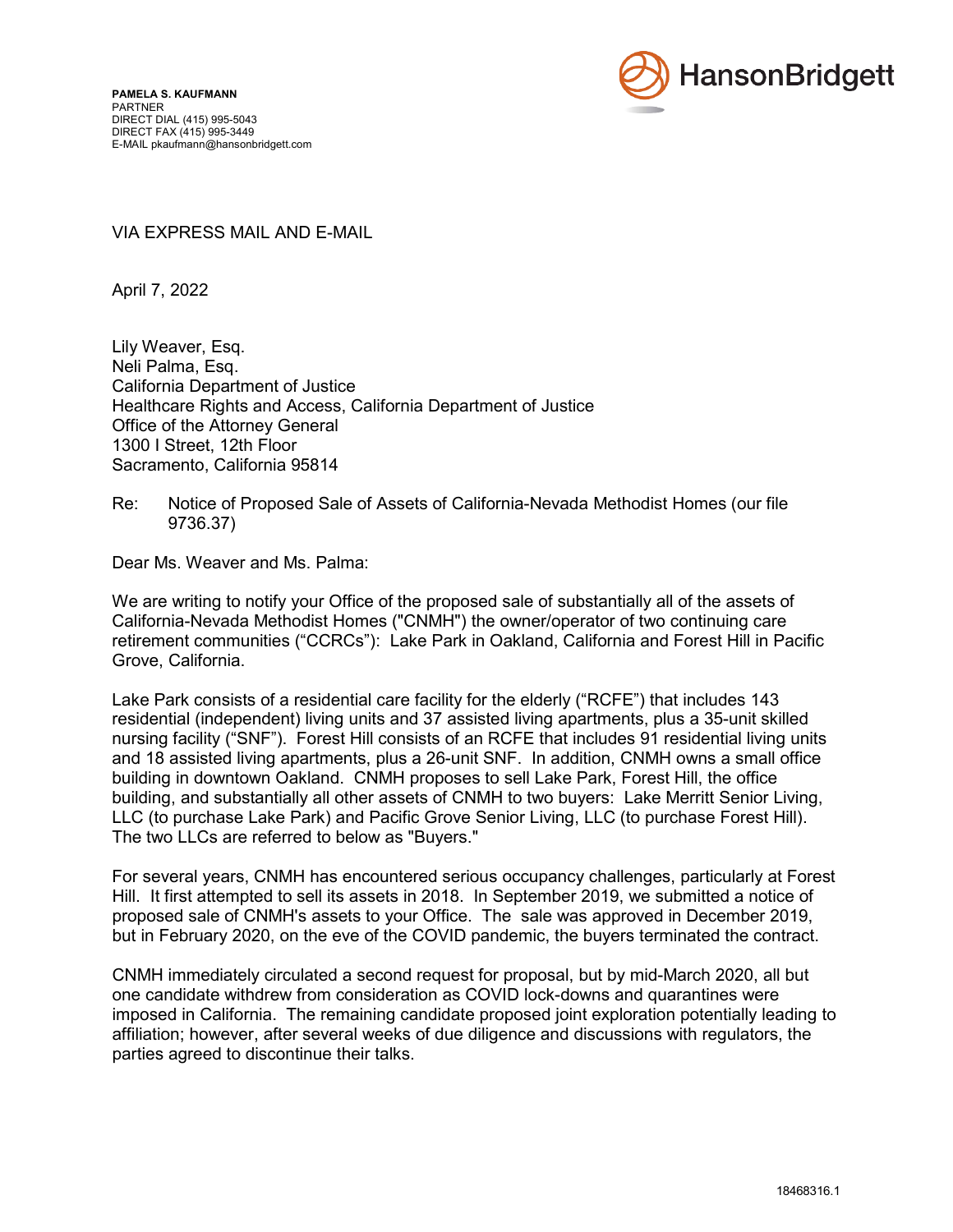April 7, 2022 Office of the Attorney General Page 2

By March 2021, CNMH was unable to pay its debts as they became due and, significantly, was unable to meet its debt service obligations under its Cal-Mortgage insured tax-exempt bonds.

On March 16, 2021, CNMH filed a voluntary Chapter 11 bankruptcy case in the United States Bankruptcy Court for the Northern District of California, Oakland Division (Case No. 21-40363). On February 8, 2022, after a Court-approved auction, the Court issued an order approving a proposed sale of all or substantially all of CNMH's assets to Pacifica Companies, LLC (the "Bidder") or its designees. The Bidder has assigned its rights under the Purchase and Sale Agreement to the two Buyers identified above.

On behalf of CNMH, we have prepared the enclosed notice of sale pursuant to California Corporations Code Section 5914 *et seq.* The notice describes the reasons for the sale, the auction of CNMH's assets in bankruptcy, the sale price, and other relevant details of the transaction. We believe you will agree with us that:

- 1. **The terms and conditions are fair and reasonable to the seller.** As described more fully in the enclosed notice, the marketing process to identify potential buyers was robust. The investment bank, Ziegler, circulated an executive summary of the opportunity to acquire CNMH's assets to about 100 prospects. Interested persons were asked to sign a nondisclosure agreement ("NDA") before receiving a detailed description of the opportunity. Fifty three entities signed the NDA. Ziegler then circulated a confidential memorandum and elicited non-binding letters of interest from ten potential purchasers or affiliation or merger partners. Finally, the Court-approved auction process helped to assure that the bidder that offered the best overall terms was selected.
- 2. **The sale will not result in inurement to any private person.** As described in the notice, no person or entity with any control over the seller or insider status with respect to the seller will benefit from the transaction.
- 3. **The property is being sold at fair market value.** The property is being sold to the bidder that offered the best non-financial terms to protect residents and staff. This bid was only \$250,000 (or 0.7%) less than the final bid made by an entity that had less experience in California, had a financing contingency, planned to burden the properties with substantial secured debt, and (we felt) was not likely to close the sale as quickly as the Buyers could.
- 4. **The market value has not been manipulated by the actions of the parties.** Both parties were independently represented in the auction, which was held pursuant to bidding rules approved by the Bankruptcy Court. CNMH's assets are being sold to the bidder that offered the best overall terms. There was no manipulation of the price.
- 5. **The proposed use of the property is consistent with the charitable trust under which the assets are held.** CNMH was formed to "(1) to develop and operate housing specially designed for the elderly, with arrangements for residents' health care and financial security, and otherwise to promote the interests and serve the needs of the elderly, provided that such activities are consistent with this corporation's exempt purposes; and (2) to engage in any other activities that further such purposes." CNMH has fulfilled its purpose by operating two senior care communities, each of which includes an RCFE offering multiple levels of care and a SNF. The Buyers will continue to provide the same levels of care for the elderly, and will honor the contractual commitments made to existing residents.